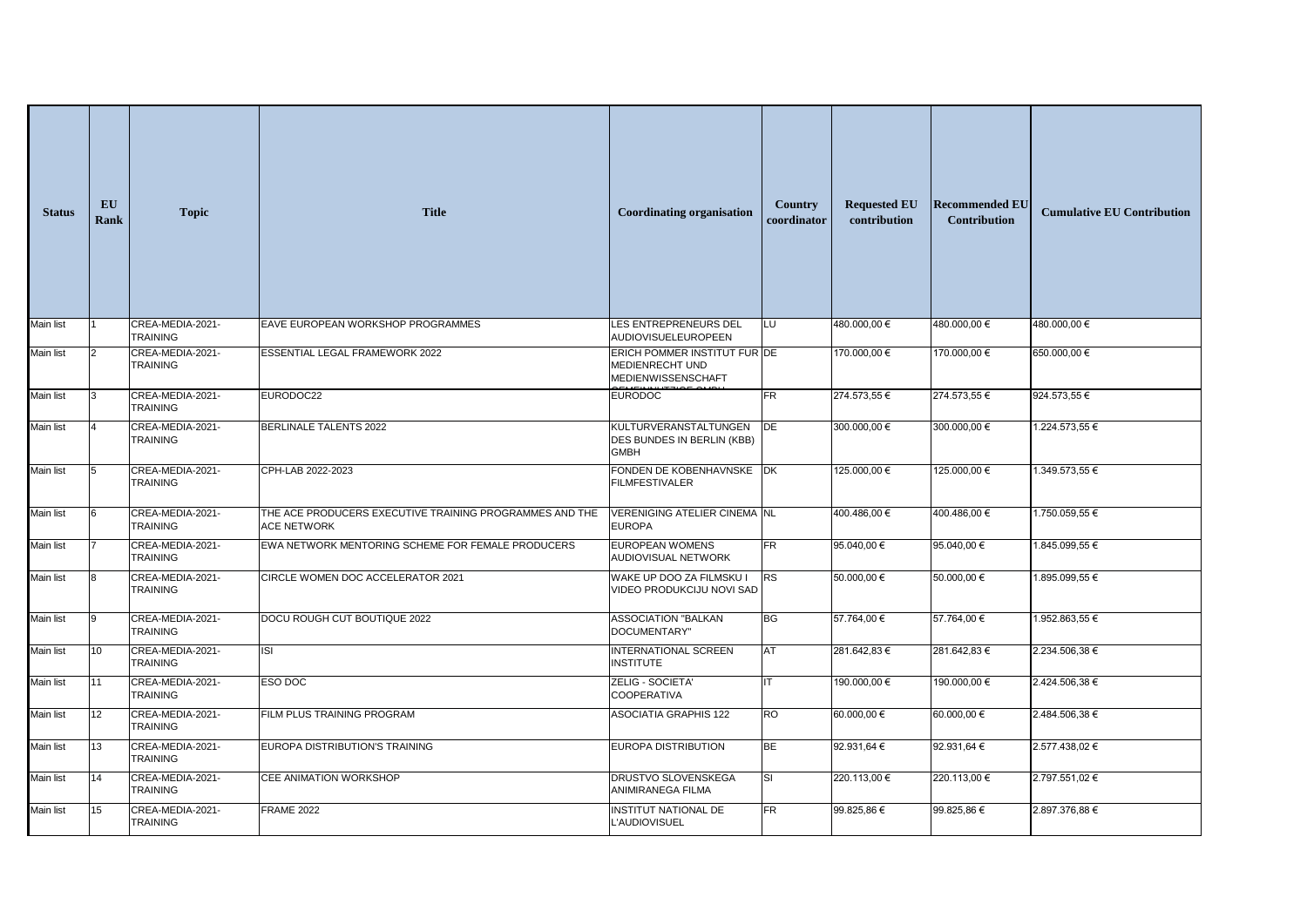| <b>Main list</b> | 16           | CREA-MEDIA-2021-<br><b>TRAINING</b> | DEVELOPING AND ANIMATED TV SPECIAL AND TV SERIES                                       | LA POUDRIERE - ECOLE DU<br><b>FILM D'ANIMATION</b>                                                                    | <b>FR</b>                         | 64.141,52 €  | 64.141,52 €  | 2.961.518,40 €     |
|------------------|--------------|-------------------------------------|----------------------------------------------------------------------------------------|-----------------------------------------------------------------------------------------------------------------------|-----------------------------------|--------------|--------------|--------------------|
| Main list        | 17           | CREA-MEDIA-2021-<br><b>TRAINING</b> | CARTOON MASTERS 2022                                                                   | ASSOCIATION EUROPEENNE<br><b>IDU FILM D'ANIMATION</b>                                                                 | <b>BE</b>                         | 350.000,00 € | 350.000,00 € | 3.311.518,40€      |
| Main list        | 18           | CREA-MEDIA-2021-<br><b>TRAINING</b> | MIDPOINT INSTITUTE - FEATURE LAUNCH AND TV LAUNCH PROGRAMS AKADEMIE MUZICKYCH UMENI CZ | <b>V PRAZE</b>                                                                                                        |                                   | 462.623,80 € | 462.623,80 € | 3.774.142,20 €     |
| Main list        | 19           | CREA-MEDIA-2021-<br><b>TRAINING</b> | <b>FIRST FILMS FIRST</b>                                                               | <b>GOETHE-INSTITUT EV</b>                                                                                             | DE                                | 76.147,00 €  | 76.147,00 €  | 3.850.289,20 €     |
| <b>Main list</b> | 20           | CREA-MEDIA-2021-<br><b>TRAINING</b> | <b>EX ORIENTE FILM</b>                                                                 | <b>INSTITUT DOKUMENTARNIHO</b><br><b>FILMU</b>                                                                        | CZ                                | 282.805,00 € | 282.805,00 € | 4.133.094,20 €     |
| Main list        | $ 21\rangle$ | CREA-MEDIA-2021-<br><b>TRAINING</b> | <b>ART DEPARTMENT MASTERCLASS</b>                                                      | <b>VSI APRICOT FILMS</b>                                                                                              | LT.                               | 133.472,66 € | 133.472,66 € | 4.266.566,86 €     |
| Main list        | $ 22\rangle$ | CREA-MEDIA-2021-<br><b>TRAINING</b> | <b>EU ANIMATION LABS</b>                                                               | <b>VIA UNIVERSITY COLLEGE</b>                                                                                         | $\overline{\mathsf{D}\mathsf{K}}$ | 206.404,18€  | 206.404,18€  | 4.472.971,04 €     |
| Main list        | 23           | CREA-MEDIA-2021-<br><b>TRAINING</b> | <b>NEXT STEPS</b>                                                                      | ERICH POMMER INSTITUT FUR DE<br><b>MEDIENRECHT UND</b><br><b>MEDIENWISSENSCHAFT</b>                                   |                                   | 240.000,00 € | 240.000,00 € | 4.712.971,04 €     |
| Main list        | 24           | CREA-MEDIA-2021-<br><b>TRAINING</b> | 3D CHARACTER ANIMATION AND CREATIVE SIMULATION<br><b>TECHNOLOGIES</b>                  | <b>VIA UNIVERSITY COLLEGE</b>                                                                                         | DK                                | 125.000,49 € | 125.000,49 € | 4.837.971,53 €     |
| Main list        | 25           | CREA-MEDIA-2021-<br><b>TRAINING</b> | <b>PUENTES EUROPE</b>                                                                  | LES ENTREPRENEURS DE L<br>AUDIOVISUELEUROPEEN                                                                         | LU                                | 128.000,00 € | 128.000,00 € | 4.965.971,53 €     |
| Main list        | 26           | CREA-MEDIA-2021-<br><b>TRAINING</b> | <b>ATELIER LUDWIGSBURG - PARIS</b>                                                     | <b>FILMAKADEMIE BADEN-</b><br><b>WURTTEMBERG GMBH</b>                                                                 | DE                                | 137.500,00 € | 137.500,00 € | $5.103.471,53 \in$ |
| Main list        | 27           | CREA-MEDIA-2021-<br><b>TRAINING</b> | <b>ATELIER LUDWIGSBURG - PARIS</b>                                                     | <b>ECOLE NATIONALE SUP</b><br>METIER IMAGE ET SON                                                                     | $\overline{\mathsf{FR}}$          | 153.204,00 € | 153.204,00 € | 5.256.675,53 €     |
| Main list        | 28           | CREA-MEDIA-2021-<br><b>TRAINING</b> | <b>EMERGING PRODUCERS</b>                                                              | DOC.DREAM SERVICES SRO                                                                                                | CZ                                | 95.165,00 €  | 95.165,00 €  | 5.351.840,53 €     |
| Main list        | 29           | CREA-MEDIA-2021-<br><b>TRAINING</b> | EUREKA SERIES                                                                          | <b>ASSOCIATION DU FESTIVAL</b><br>INTERNATIONAL DES SERIES<br><b>DE LILLE HAUTS-DE-FRANCE</b>                         | $\overline{\mathsf{FR}}$          | 250.000,00 € | 250.000,00 € | 5.601.840,53 €     |
| <b>Main list</b> | 30           | CREA-MEDIA-2021-<br><b>TRAINING</b> | TORINO FILM LAB 360                                                                    | MUSEO NAZIONALE DEL<br><b>CINEMA - FONDAZIONE MARIA</b><br>ADRIANA PROLO - ARCHIVI DI<br><b>CINEMA, FOTOGRAFIA ED</b> |                                   | 495.008,00 € | 495.008,00 € | 6.096.848,53€      |
| Main list        | 31           | CREA-MEDIA-2021-<br><b>TRAINING</b> | <b>BDC DISCOVERIES 2022</b>                                                            | <b>ASSOCIATION "BALKAN</b><br>DOCUMENTARY"                                                                            | <b>BG</b>                         | 37.000,00 €  | 37.000,00 €  | 6.133.848,53 €     |
| Main list        | 32           | CREA-MEDIA-2021-<br><b>TRAINING</b> | CINEKID SCRIPT LAB AND CINEKID DIRECTORS LAB 2021 - 2022                               | <b>STICHTING CINEKID</b><br>AMSTERDAM                                                                                 | <b>NL</b>                         | 92.290,43€   | 92.290,43€   | 6.226.138,96 €     |
| <b>Main list</b> | 33           | CREA-MEDIA-2021-<br><b>TRAINING</b> | <b>APOSTLAB</b>                                                                        | AMSTERDAM POST LAB                                                                                                    | <b>NL</b>                         | 141.146,91 € | 141.146,91 € | 6.367.285,87 €     |
| Main list        | 34           | CREA-MEDIA-2021-<br><b>TRAINING</b> | LIM - LESS IS MORE                                                                     | LE GROUPE OUEST                                                                                                       | <b>FR</b>                         | 286.597,51 € | 286.597,51 € | 6.653.883,38 €     |
| Main list        | 35           | CREA-MEDIA-2021-<br><b>TRAINING</b> | EUROPEAN CREATOR'S LAB 2022                                                            | MEDIEN BAYERN GMBH                                                                                                    | DE                                | 275.000,00 € | 275.000,00 € | 6.928.883,38 €     |
| Main list        | 36           | CREA-MEDIA-2021-<br>TRAINING        | EUROPEAN SHOWRUNNER PROGRAMME                                                          | <b>IFS INTERNATIONALES</b><br>FILMSCHULE KÖLN GMBH                                                                    | DE                                | 180.000,00 € | 180.000,00 € | 7.108.883,38 €     |